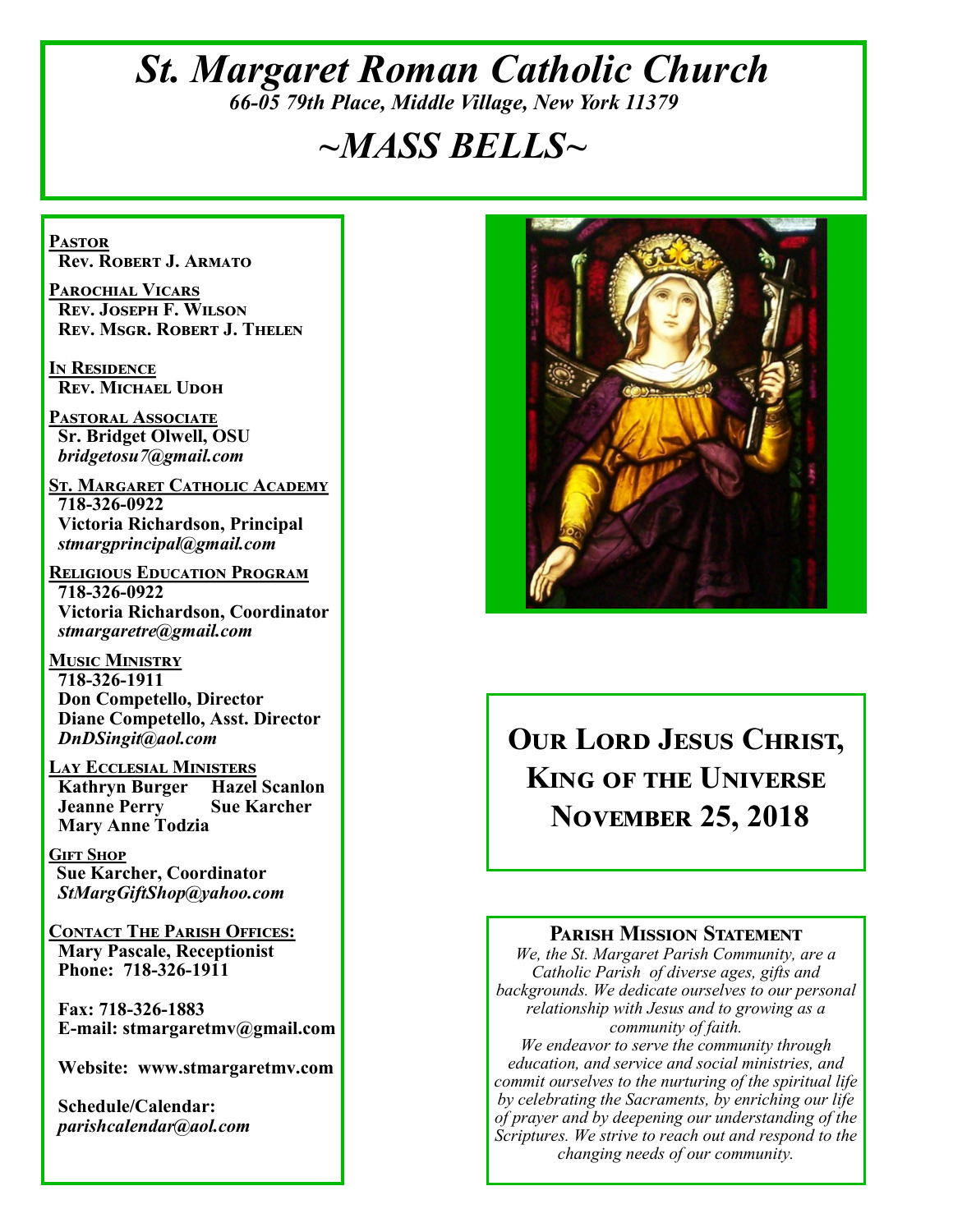# *MASSES FOR THE WEEK*

| SUN.                                 | <b>NOVEMBER 25 - OUR LORD JESUS</b><br><b>CHRIST KING OF THE UNIVERSE</b>                                                                                                                                                                     |                              |
|--------------------------------------|-----------------------------------------------------------------------------------------------------------------------------------------------------------------------------------------------------------------------------------------------|------------------------------|
| 7:30<br>9:00<br>10:30                | <b>Anthony Tavarone</b><br>Vincenza, Mariano e Salvatore Palmeri/<br>Daniele Bussa/Rosario, Rosaria e Nunzio<br>Taormina/Antonino Panipinto/Ignazio e<br>Grazia Leto/Giuseppe Spallino/Steven<br>Belviso/Mary Romano/<br>People of the Parish | $\bf Mo$<br>Fri              |
| <b>NOON</b><br>5:00PM                | Carl Dokter/George Smith/Jerome Leonard<br>Peter Bojceniuk                                                                                                                                                                                    | <b>COI</b><br>appc           |
| MON.<br>7:00<br>9:00                 | <b>NOVEMBER 26 - LAST WEEK IN</b><br><b>ORDINARY TIME</b><br>Marian Walsh                                                                                                                                                                     | NO<br>Mon                    |
| TUE.<br>7:00<br>9:00                 | <b>Robert Narky</b><br><b>NOVEMBER 27 - WEEKDAY</b><br><b>Frank Yaegel</b><br>Louis & Jane Normandia                                                                                                                                          | <b>BAF</b><br>Suno<br>recto  |
| WED.<br>7:00<br>9:00                 | <b>NOVEMBER 28 - WEEKDAY</b><br><b>Betty Ann Sims</b><br>Patricia Green/Julia Duignan                                                                                                                                                         | your<br><b>WE</b><br>six n   |
| THU.<br>7:00<br>9:00                 | <b>NOVEMBER 29 - WEEKDAY</b><br>Phillip Prima<br>Giuseppe LaBarbera                                                                                                                                                                           | pries<br>For 1<br><b>WWV</b> |
| FRI.<br>7:00<br>9:00                 | <b>NOVEMBER 30 - ST. ANDREW</b><br>Carol Ash<br>Catherine & Edward Flynn                                                                                                                                                                      | <b>THI</b><br>at $71$        |
| SAT.<br>9:00                         | <b>DECEMBER 1 - FIRST SATURDAY</b><br><b>COLLECTIVE: Deceased Priests of the</b><br>Diocese of Brooklyn & Rockville Centre/<br>Thomas Foudy/William Nichols/Bill & Lee<br>DiGiovanna/Souls in Purgatory                                       | need<br>IL C<br>prim         |
|                                      | 5:00PM Margaret Maloney (ANNI)                                                                                                                                                                                                                | THI                          |
| SUN.<br>7:30                         | <b>DECEMBER 2 - FIRST SUNDAY</b><br><b>OF ADVENT</b><br>Concetta & John Averna                                                                                                                                                                | from<br>DnD                  |
| 9:00<br>10:30<br>$\bigcap_{\Lambda}$ | Giuseppina Scaturro/Lucia Tartamella/<br>Fred Basedow (ANNI)<br>$\mathbf{L} = \mathbf{L} \mathbf{L} + \mathbf{L} \mathbf{L}$                                                                                                                  | <b>BO</b><br>from            |

- NOON People of the Parish
- 5:00PM Anthony DeSiervi



**OUR LORD JESUS CHRIST, KING OF THE UNIVERSE**

# **PARISH INFORMATION**

**The Rectory office is open Monday - Thursday - 9 am to Noon, and 1 pm to 7pm Friday - 9 am to Noon, and 1 pm to 5 pm Saturday - by appointment Sunday - closed**

**NFESSIONS** - Saturday, 4-4:45 pm or by intment with a priest.

**VENA** to Our Lady of the Miraculous Medal days after the 9am Mass.

**PTISMS** take place on the 1st and 3rd days of the month. Please call the bry for an appointment and to register child.

**WEDDINGS MUST** be scheduled at least nonths in advance by appointment with a st or a deacon. Please call the rectory office. marriage preparation information visit w.pre-cana.org.

**E ENGLISH CHOIR** rehearses on Tuesday, pm in the Church. Tenors and baritones led!

**CORO ITALIANO** prattica ogni Domenica a della Messa Italiana.

**E YOUTH CHOIR** rehearses on Thursday, 16-7 pm in the Church. For more info,  $\text{O}$ singit $\textcircled{a}$ aol.com

**BOY SCOUT TROOP #119** meets on Tuesdays  $\eta$  7:15-9 pm in the Parish Hall. New members are welcome, age 10 1/2 & up. Call Mr. Krzewski, 718-894-4099.

**CUB PACK #119** meets on Mondays from 7-8:30 pm in the Parish Hall. New members welcome, age 6 to 10-1/2. Call Mr. Krzewski, 718-894-4099.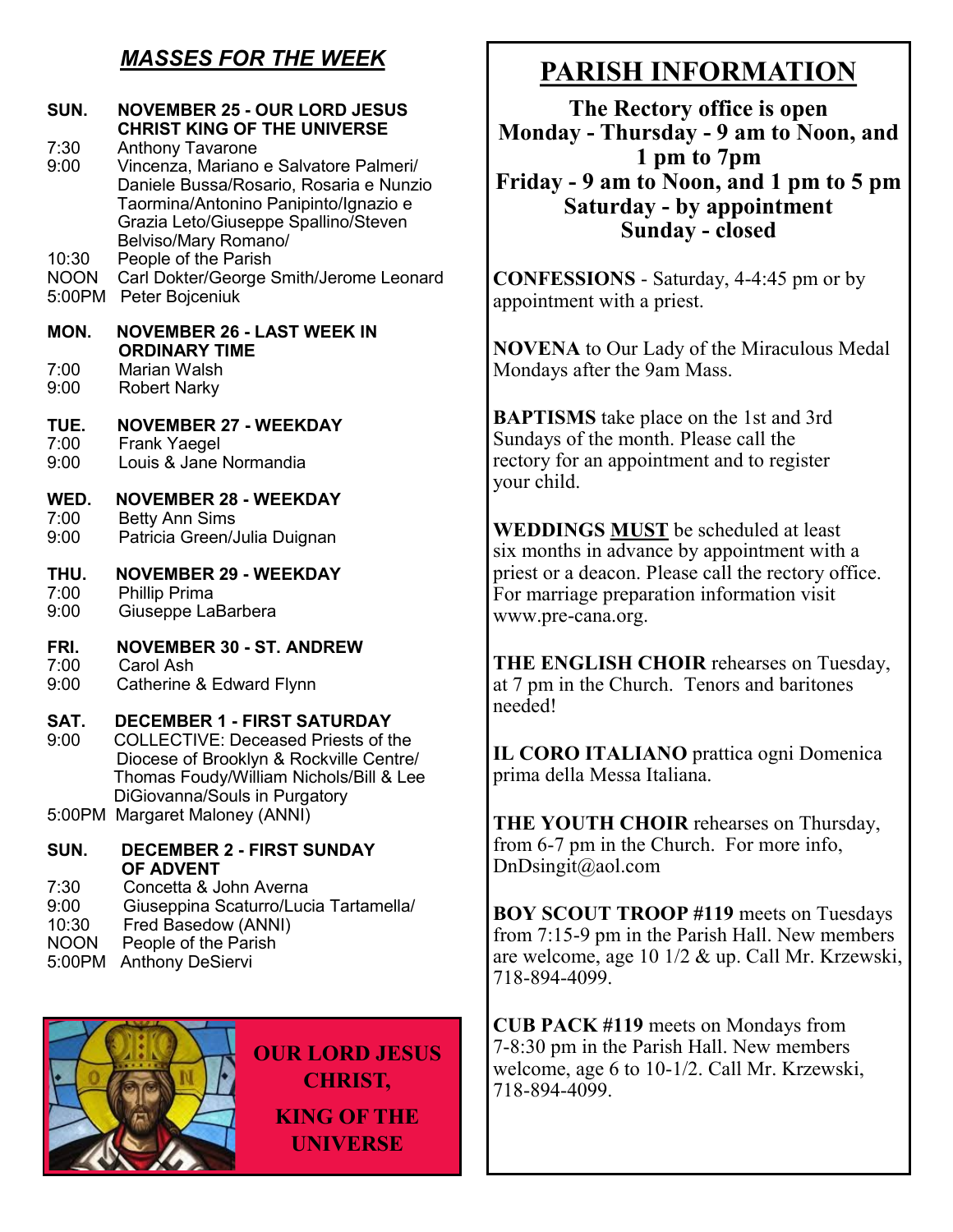# PLEASE PRAY FOR OUR SICK

Karen Guarascio, Connie Faccibene, Eileen Hinrichs, Linda Frazier, Cari Ann Falk-LoBello, Glen Falk, Ronald Frazier, John Downer, Robert Sabini, Lee Falk, Scott White, Baby McKinley Kelleher, Sean Harrison, Justin James Quirke, Elizabeth Ott, Marion Caracciola, Baby Keila Mary Champoli, The Ferrugio Family, Sandra Slattery, Richard Santangelo, Joseph Simon, James Taylor, James Leung, Dr. Joan Virostko, Alfie Poje, Margaret Cosentino, Ann Pompeo, Gloria Mojica, Larry Dumbra, Bob Marvin, Joseph O'Brien, Katie Bryzgornia, Daniel Fox, Domenica Millitello, Caterina D'Anna, Evelyn Mojica, Immaculate Marge D'Elia, Carol Arevalo, Jim O'Driscoll, Victoria Lippolis, Mary Rigovich, Matteo Sabini, Charles Schaaf, Alvaro Andres Gonzalez, Luis Sanchez, Billy Gillespie, George McGarry, Cathie Greulich, Anthony Bruno, Charles G. Krzewski, John Wert, Joseph Stubbs, Bob & Karen Schaefer, Michael Hirst, Mary Harrison, John Murphy, Anne McGinnis, Richard Santangelo, Norma Voyer, Vicky Turato, Adriana Caruso, Julio Pelaez, Maritza Gutierrez, Graciela Mora, Cindy Mulore, Salvatore Tuttolomondo,

*The names will remain for 3 months, please call 718-326-1911 and ask for continued prayers.*

**Prayer Requests**

**Pray for vocations to the Priesthood and Religious Life.** 

**Please pray for our men and women from our Parish serving in the defense of our country: Lt. Col. Thomas Frohnhoefer Sgt. Robert A. Domenici** 



#### *WE RECALL OUR BELOVED DECEASED*

*Especially,*

*May they rest in Christ's Peace!*

# *MEMORIALS*

# *WINE & HOST THIS WEEK*

*are offered in memory of Fred Basedow at the request of Frank & Florence Cerar.*

# *TABERNACLE LAMP*

*is lit in memory of Eta M. Tierney.*

# **TODAY'S READINGS**

*Our Lord Jesus Christ, King of the Universe*

Dn 7:13-14 Ps 93:1, 1-2, 5 Rv 1:5-8 Jn 18:33b-37

# **READINGS FOR THE WEEK**

Monday: Rv 14:1-3, 4b-5 Ps 24:1bc-2, 3-4ab, 5-6 Lk 21:1-4

Tuesday: Rv 14:14-19 Ps 96:10, 11-12, 13 Lk 21:5-11

Wednesday: Rv 15:1-4 Ps 98:1, 2-3ab, 7-8, 9 Lk 21:12-19

Thursday Rv 18:1-2, 21-23, 19:1-3, 9a

Ps 100:1b-2, 3, 4, 5 Lk 21:20-28

Friday: Rom 10:9-18 Ps 19:8, 9, 10, 11 Mt 4:18-22

Saturday: Rv 22:1-7 Ps 95:1-2, 3-5, 6-7ab Lk 21:34-36

Sunday: Jer 33:14-16 Ps 25:4-5, 8-9, 10, 14 1 Thes 3:12-4:2 Lk 21:25-28, 34-36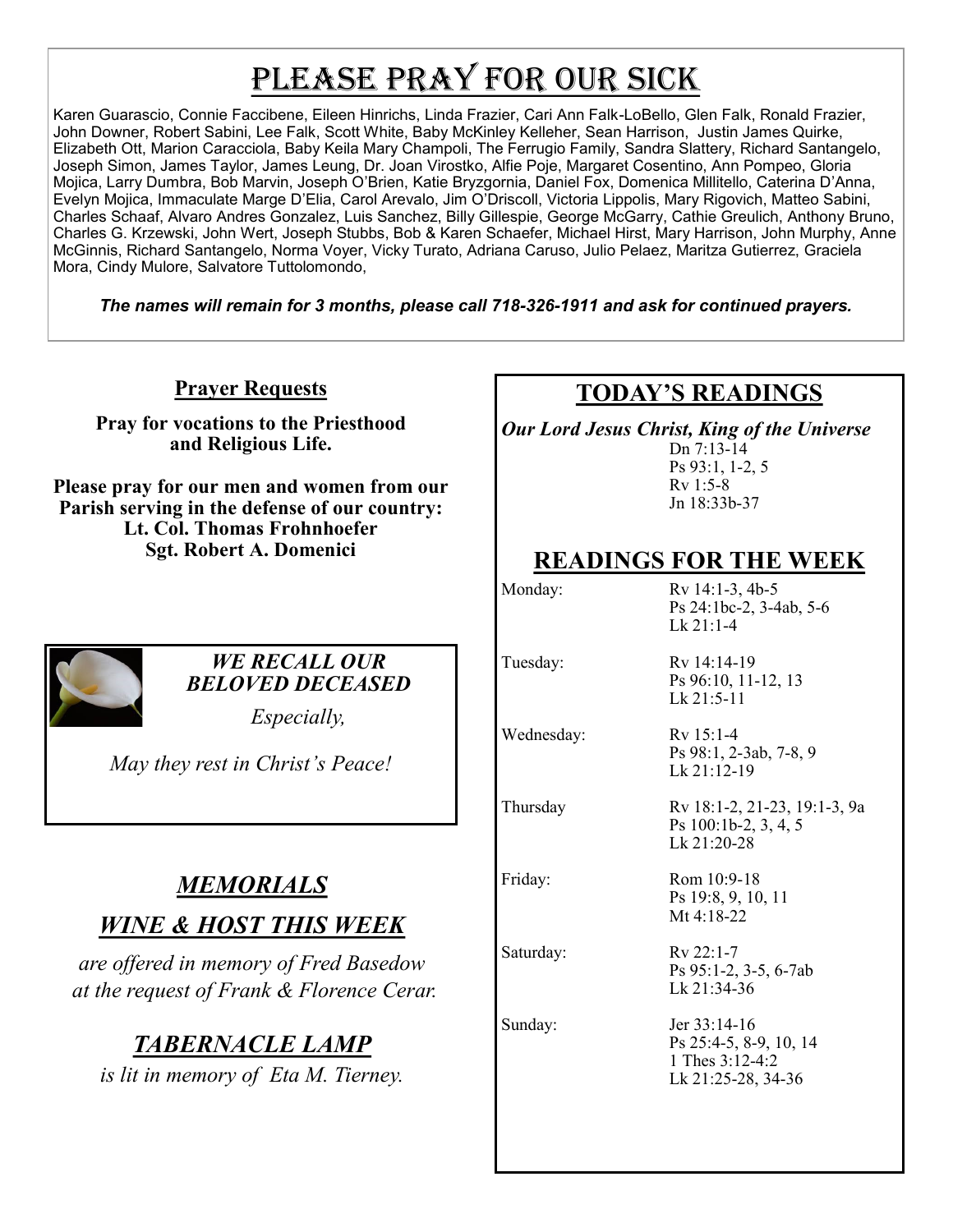#### **2019 CALANDARS**

**WE WILL DISTRIBUTE OUR TRADITIONAL CALENDARS THIS WEEKEND.**

#### **THEY WILL BE OUTSIDE OF EACH CONFESSIONAL IN THE CHURCH.**

**OUR SINCEREST THANKS TO MICHAEL ROEMMELT OF MICHAEL'S FUNERAL HOME FOR HIS GENEROSITY.**

# **LITURGICAL MINISTERS MEETING**

 There will be a meeting and Holy Hour for **all liturgical ministers** - extraordinary ministers of Holy Communion, lectors, ushers and music ministers - in the church at 7:00 pm on Thursday, November 29.

*Please make every effort to attend.*

#### **PARISH REGISTRATION**

 Very often, people come to the Rectory asking for a certificate or letter attesting to their being active members of our Parish. That's hard for us to do, if there is no record of their being registered.

 All families worshiping here at St. Margaret's are encouraged to register with the Rectory Offices. All you have to do is complete the following information and drop it into the collection basket. We'll take it from there.

| Name:    |                                       |
|----------|---------------------------------------|
| Address: |                                       |
|          |                                       |
| Phone #: | $($ $)$ -<br>$\overline{\phantom{a}}$ |

#### **VISITS TO THE HOMEBOUND**

 Call the Rectory to arrange for a **visit to the homebound by a priest** so that the Sacraments of Reconciliation, Anointing, and Communion can be administered to our sick and/ or elderly parishioners.

## **ALTAR SERVERS**

 There will be a basic meeting in the church at 3:30 pm on Thursday, November 29 for boys and girls 5th Grade and up, who are interested in *becoming altar servers.* Applications have been distributed via the Academy and CCD classes; additional copies are available at the Rectory Offices during regular business hours. Please bring your signed application to the meeting.

 *Servers who already have been trained* should submit their completed information sheets as soon as possible so that we can prepare a schedule as we used to do. In the meanwhile, please check in at the Sacristy whenever coming to Mass to see if your assistance is needed.



#### **MEMORIALIZE A MISSALETTE FOR 2019**

 You can put the name of a loved one on a missalette for one year.

There are two types of forms: one "In Honor of (living)", and one "In Memory of (deceased)". Each person who uses the missalette is asked to pray one Hail Mary for your intention. Forms are in the vestibule and on the radiators in the Church. Please fill out the form and return it to the Rectory as soon as possible, or place it in the collection basket in an envelope together with your \$10.00 donation for each commemoration.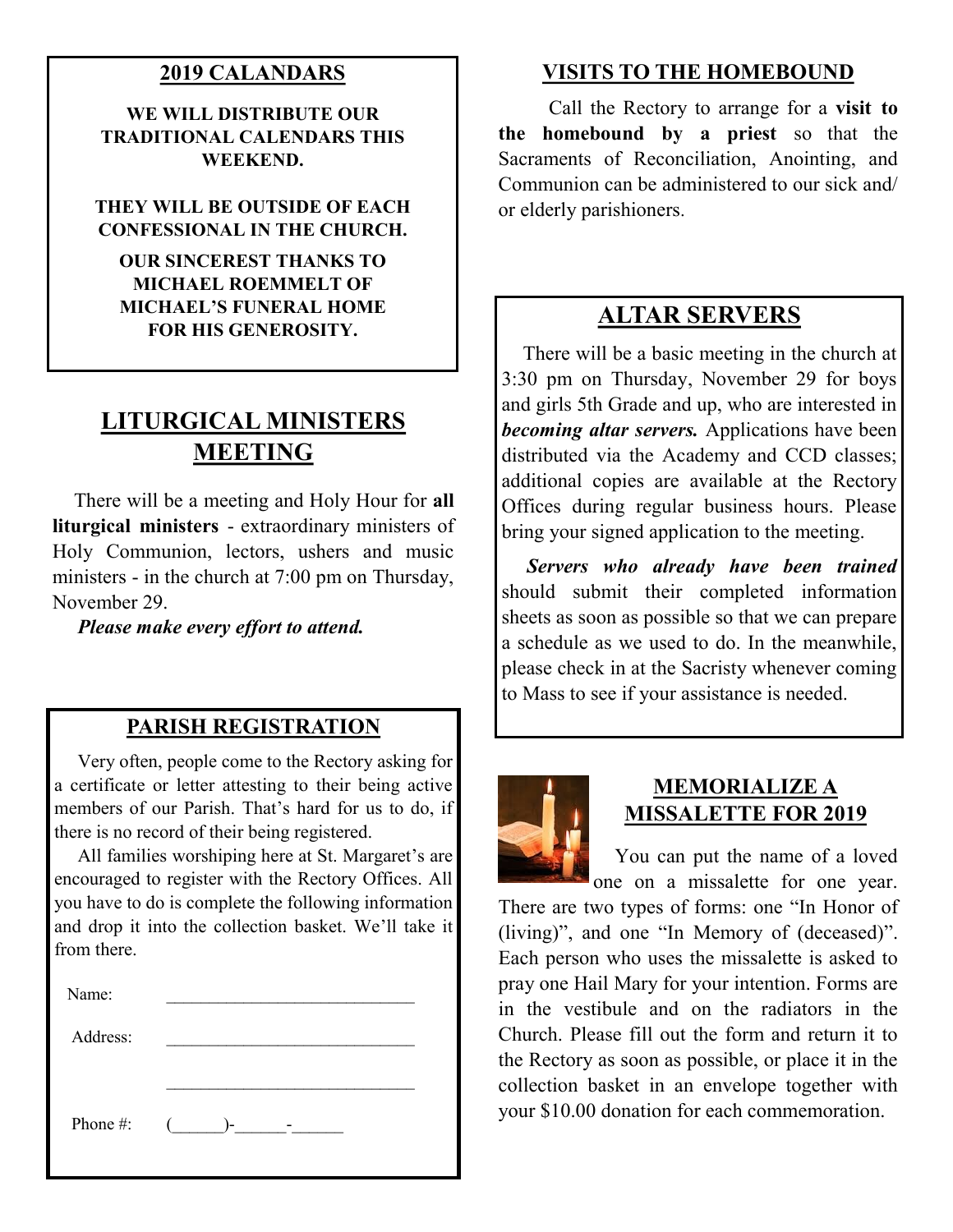

## *FROM THE ACADEMY*

**SAVE THE DATE . . .**

 **Better Late than Never New** 

**Year's Masquerade Ball,** Friday, January 25 at 8pm in the Parish Center. Tickets are \$50 and include a hot buffet, soda, wine and beer.

Dance the night away.

Dress to dazzle or disguise. Tickets will be available December 3; please call the School, **718-326-0922.**



# **MAGNIFICAT COMPANIONS** many of our neighbors.

 Copies of the *Magnificat Advent Companion* are on sale after most of the Masses this weekend and at the Rectory Offices during the week, *while supplies last.* At just \$2.00 per copy, they are a great way to prepare prayerfully for Christmas.

#### **ST. VINCENT dePAUL NEWS**

 Thanks to all who donated to the St. Vincent DePaul used clothing drive on November 11. God bless you for your generosity!

 If you wish to donate an unused vehicle (any condition), please call 718-491-2525. You will get a tax deduction, and the Parish will get \$100.

#### **ADVENT CONFESSIONS**

 Confessions in preparation for Christmas will be heard on Monday, December 17, from 7:30 to 9:00 am, 4:00 to 5:30 pm, and 6:30 to 8:00 pm. The very **last opportunity** for confessions before Christmas will be Saturday, December 22, from 3:30 to 4:45 pm.

#### **JUST A REMINDER . . .**

 While we no longer celebrate private memorial Masses, families who wish to have an annual or "month's mind" Mass offered for a loved one can join in the memorial Mass celebrated each month, for the repose of the souls of those buried from our church during the preceding month. Call the Rectory Offices to make the arrangements. **The next memorial Mass will be celebrated at 11:45am Saturday, December 15.** 

#### **THANK YOU**

 Thanks to all of you who donated food and/or funds to our Parish's St. Vincent dePaul Food Pantry. Your generosity helped to make Thanksgiving a bit brighter for

**THE ST. VINCENT dePAUL FOOD PANTRY** is located at 66-25 79 Place Middle Village, NY



#### **The pantry is open on WEDNESDAY AND SATURDAY from 10am to 12 Noon.**

*The Food Pantry is in need of the following foods for the Thanksgiving Holiday: canned vegetables and fruit, cranberry sauce, gravy, stuffing mix, instant mashed potatoes, cookies and coffee. As always, thank you for your generosity*



#### **CHRISTMAS "GIVING TREE"**

The St. Vincent DePaul Society is sponsoring the Christmas *"GIVING TREE"* to provide toys and clothing to less fortunate children.

- **WHAT:** Unwrapped toy or clothing item (new)
	- for ages infant to 12 years.
- **WHEN:** Through December 9th
- **WHERE:** Food bin in the vestibule of Church, or in the Convent on Wednesday and Saturday from 10 am to 12 Noon.

Many thanks for your generosity!